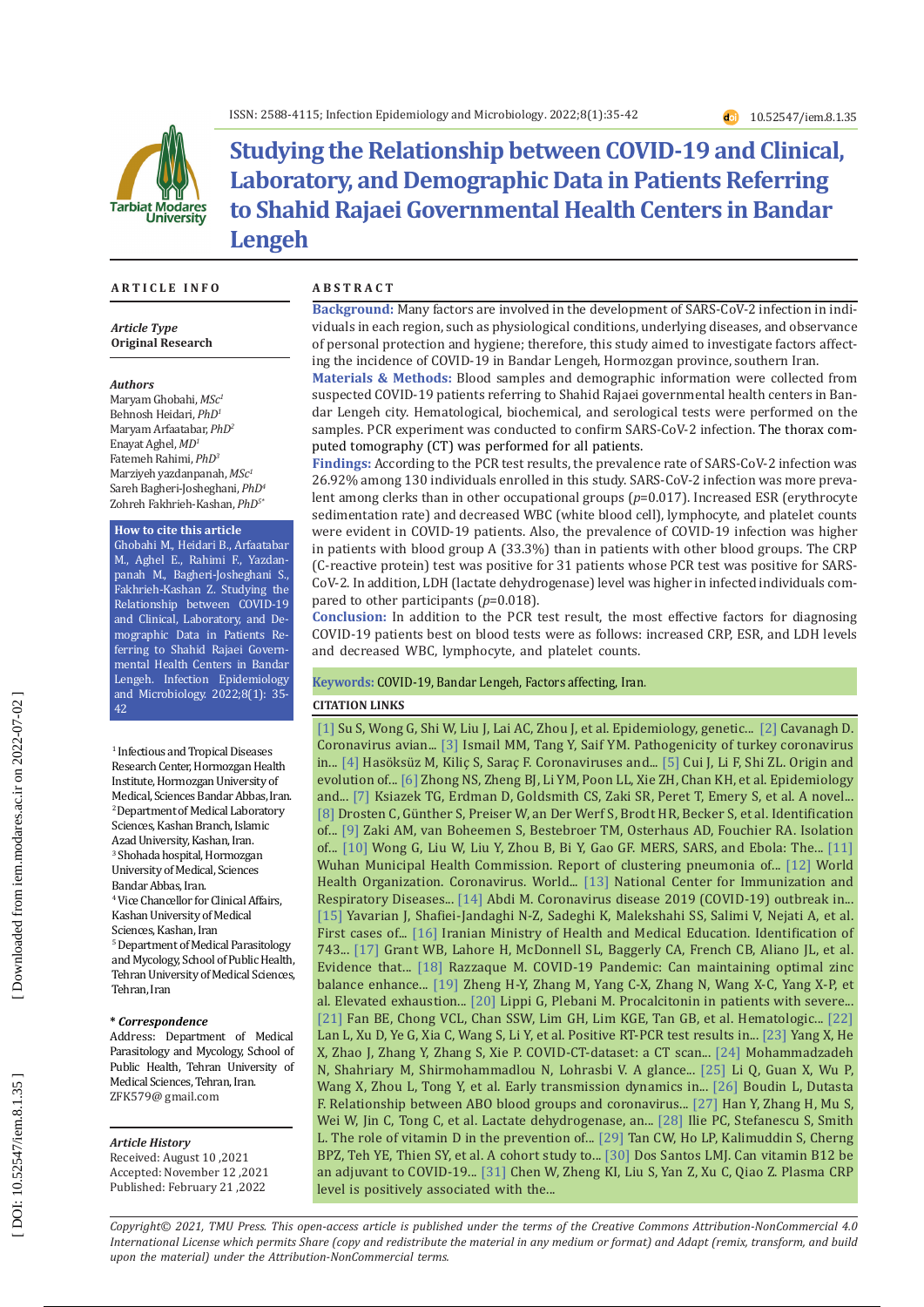## **Introduction**

Coronaviridae family members are RNA viruses with a single-stranded, positive-sense viral genome of 26-32 kb in length [1]. Studies have reported the presence of coronaviruses in various avian and mammalian hosts, such as camels, bats, masked palm civets, mice, dogs, and cats  $[2, 3]$ . In recent decades,<br>new mammalian coronaviruses have new mammalian coronaviruses have intermittently emerged at different times [1]. So far, seven coronavirus species, causing human diseases, have been identified  $[4]$ . Among which, 229E, OC43, NL63, and HKU1 are more prevalent and usually cause symptoms such as the common cold in people with a normal immune system [5], while SARS-CoV (severe acute respiratory syndrome coronavirus) and MERS-CoV (Middle East respiratory syndrome coronavirus) are zoonotic in origin and occasionally cause deadly diseases [6-<sup>9]</sup>. SARS-CoV was the causative agent of the outbreak of severe acute respiratory syndrome in 2002 and 2003 in Guangdong province, China <sup>[10]</sup>.

In late December 2019, some local healthcare centers reported several pneumonia cases of an unknown cause, which were epidemiologically associated with a seafood wholesale market in Wuhan, Hubei province, China [11]. The disease and its causative agent were later named as COVID-19 (coronavirus disease 2019) and SARS-CoV-2 (severe acute respiratory syndrome coronavirus-2) by the World Health Organization (WHO), which is currently considered as a global public health, concern [12-14].

During the 2019–20 SARS-CoV-2 pandemic, the first confirmed COVID-19 cases in Iran were reported in Qom on February 19, 2020<sup>[15]</sup>. Shortly thereafter, the disease disseminated rapidly in the neighboring provinces of Qom, such as Tehran, Markazi, Semnan, and Isfahan, and then in all 31 provinces of the country  $[16]$ .

According to recent reports, most people who

are deficient in vitamin D3, B12, and zinc are more likely to be infected with SARS-CoV-2 [17, 18]. People with underlying diseases such as diabetes, cancer, hypothyroidism, and cardiovascular disease are also at higher risk of developing the disease, while people with blood group O are less likely to be infected  $[19]$ . The disease clinical signs are different in different patients, including increased LDH (lactate dehydrogenase), SGOT (aspartate transaminase), SGPT (alanine aminotransferase), ALK (alkaline phosphatase), ESR (erythrocyte sedimentation rate), and CRP (C-reactive protein) levels and decreased WBC (white blood cell) count as well as HCT (hematocrit) and Hb (hemoglobin) levels [20, <sup>21]</sup>. In addition, the standard diagnostic test for coronavirus in Iran is polymerase chain reaction (PCR) test  $^{[22]}$ . On the other hands, the thorax computed tomography (CT) results are promising in COVID-19 screening and testing [23]. Bandar Lengeh is one of the cities of Homozgan province located in the south of Iran .

**Objectives:** This research aimed to investigate the relationship between investigate the relationship between COVID-19 and clinical, laboratory, and demographic data in patients referring to Shahid Rajaei governmental health centers in Bandar Lengeh, Hormozgan province, southern Iran.

## **Materials and Methods**

This descriptive cross-sectional research was performed on 130 suspected COVID-19<br>
patients referring to Shahid Rajaei referring to Shahid Rajaei governmental health centers in Bandar Lengeh city from October to January 2020 by observing ethical instructions of the Ethics Committee of Hormozgan University of Medical Sciences after obtaining the ethics code (IR. HUMS.REC.1399.205).

After obtaining informed consent from all referring patients, demographic information and data including age, education, occupation, observing quarantine, and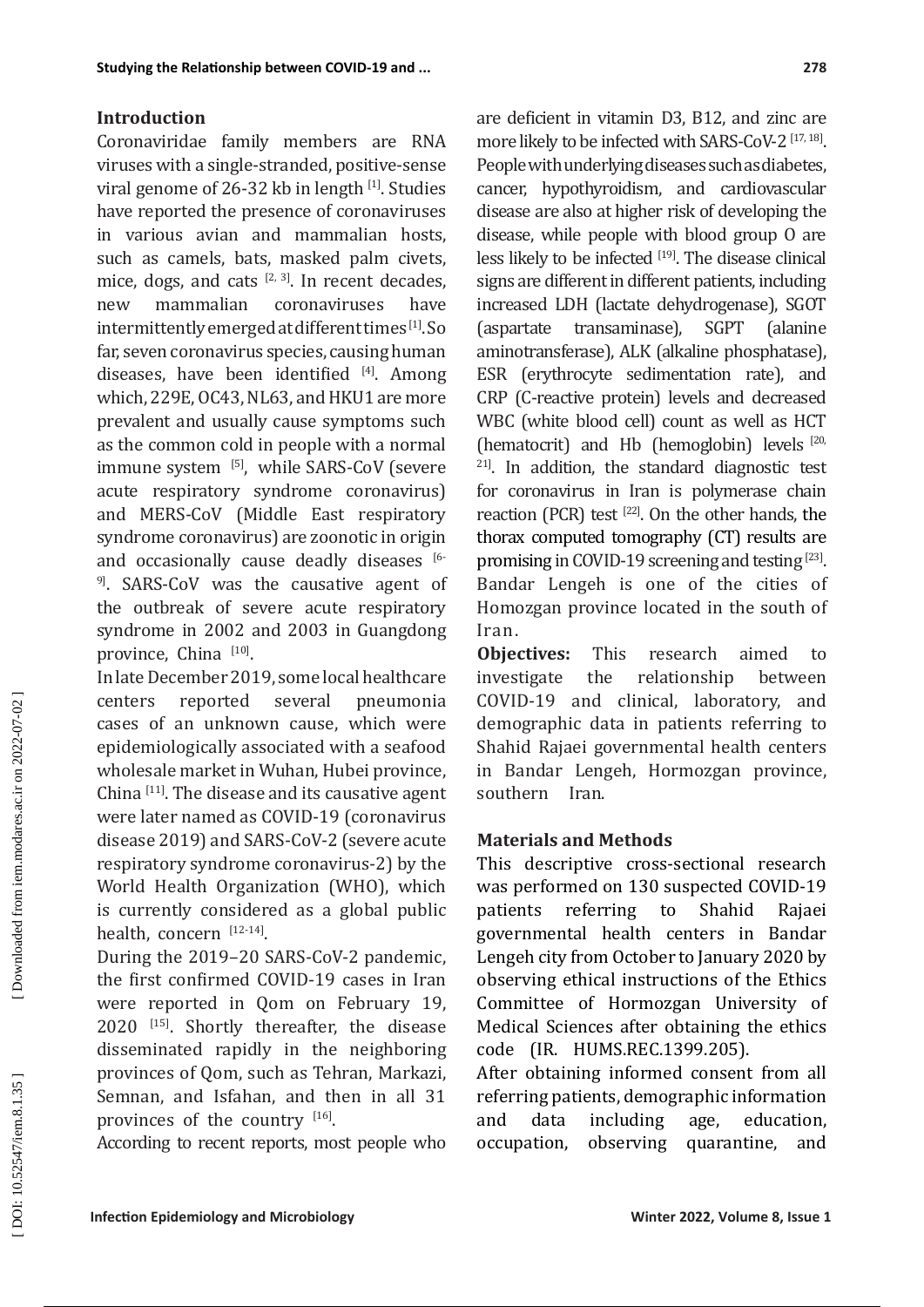wearing facial masks and disposable gloves were collected through interviews.

After 8-10 hours of fasting, blood samples were taken from all patients. Then hematological (blood group and cell blood count), biochemical (vitamin D3, vitamin B12, zinc, SGOT, SGPT, ALK, and LDH) and serological (CRP and ESR) tests were performed on the samples. Vitamin D3 and vitamin B12 were checked by ELISA readers (Stat Fax 4200); zinc, SGOT, SGPT, ALK, and LDH levels were determined by Auto-Analyzer (BT 1500); and CBC (cell blood count) was determined by Nihon Kohden cell counter (Model 6318). Hematological tests were performed in less than an hour, but for serological and biochemical tests, sera of blood samples were isolated and kept at -20  $\degree$ C to be tested.

Nasal and nasopharyngeal swabs were taken from all patients by experienced technicians. After sampling, both types of swabs were inserted into a vial containing 5 mL of virus transport medium (VTM). Then the collected samples were sent to the Research Center of Bandar Abbas University of Medical Sciences for SARS-CoV-2 PCR experiment.

Eventually, CT scan was done for all patients in Shohada hospital, Bandar-e-Lengeh.

**Statistical analysis:** All data were analyzed using SPSS software Version 21 by employing Student ' s t-test and one-way ANOVA test to analyze the significant differences among values. The results were represented as mean ± SD. A *p* value of ≤0.05 was considered as statistically significant.

## **Findings**

A total of 130 patients, including 83 males and 47 females, with the age range of 1 to 69 years were enrolled in this study. They were classified into four groups based on their age; the predominant age group was the age group of 20 to 40 years old. According to the PCR test results, SARS-CoV-2 was detected in 35 out of 130 participants (26.92%). Among the participants, 84 individuals were married, 46 were single, and 66 had college education. They belonged to families of one to ten people, while most of them belonged to families of four. In terms of employment status, they were unemployed, employed, clerk, worker, housewife, college student, or soldier; SARS-CoV-2 infection was more prevalent among clerks than in other occupational groups ( *p*=0.017).

By examining preventive behaviors in individuals, it was found that 91.4% of infected individuals wore face masks, 12.5% always wore gloves, and 26% washed their hands regularly. On the other hand, 27.9% of infected individuals used washing liquid & gel, and 27% of them had a history of recent travels to provinces affected by COVID-19 disease.

Common clinical symptoms among patients were sore throat, fever, cough, body pain, and headache, respectively. It should be noted that there was no significant association between COVID-19 disease and underlying diseases such as high blood pressure, diabetes, and cardiovascular, pulmonary, and kidney diseases (Table1).

Hematological tests revealed an increase in ESR level and a decrease in WBC, lymphocyte, and platelet counts in infected patients (Table2). O-positive was also the most prevalent blood group among the participants in this project, while COVID-19 was more prevalent in patients with blood group A (33.3%) than in patients with other blood groups; however, there was no significant association between blood group and SARS-CoV-2 infection.

Based on the serological test results, the CRP test was positive for 31 patients whose PCR test was also positive for SARS-CoV-2.

According to the biochemical tests results (Table 3), LDH level increased in COVID-19 patients compared to other participants ( *p*=0.018).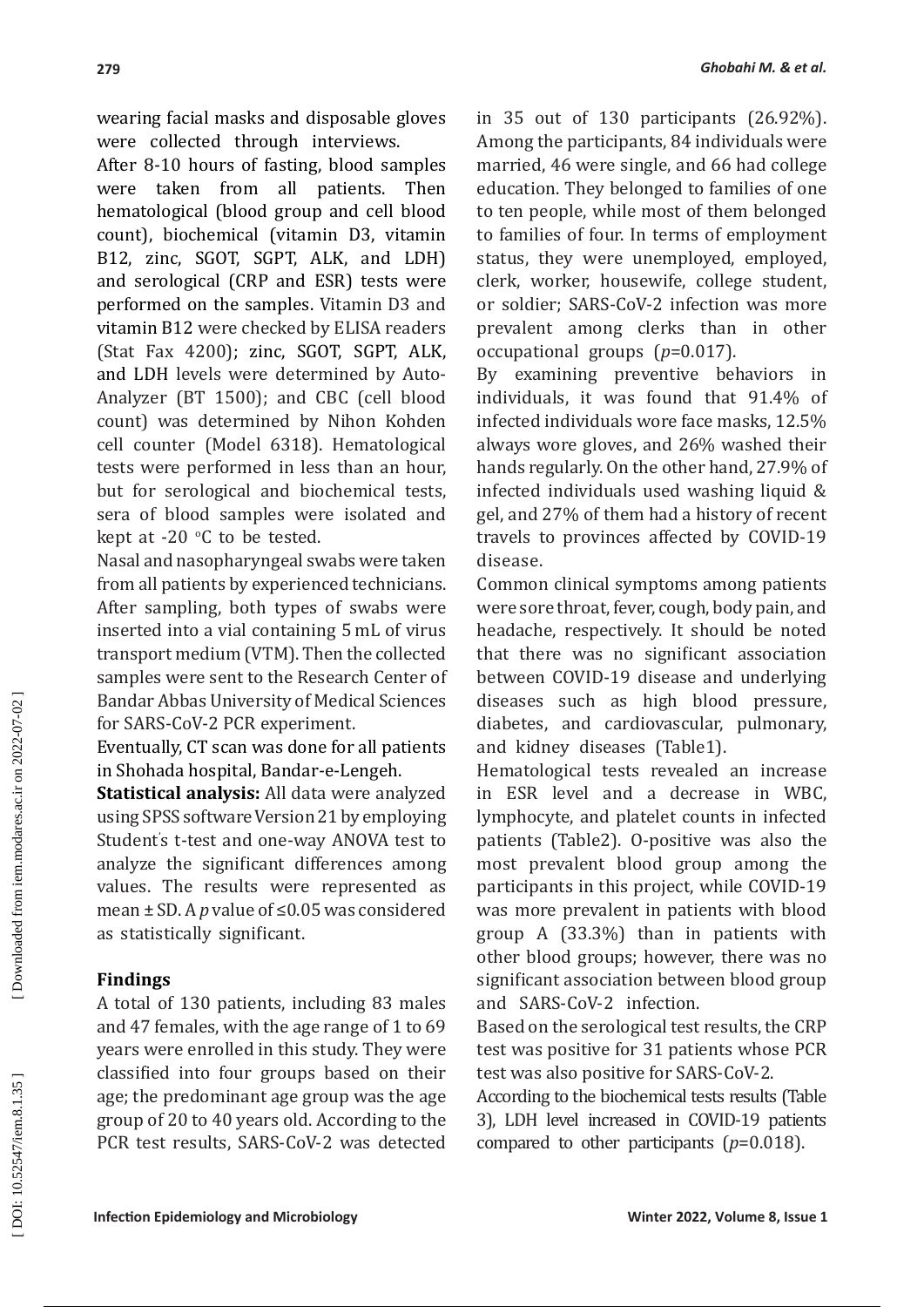**Table 1)** Relationship between COVID-19 and clinical symptoms, sex, and age in patients referring to Shahid Rajaei governmental health centers in Bandar Lengeh

|                             |                | <b>Positive</b><br>Cases (%)N | <b>Negative</b><br>Cases (%)N | <b>Total</b><br>N(%) | P-Value         | OR    | CI%                |
|-----------------------------|----------------|-------------------------------|-------------------------------|----------------------|-----------------|-------|--------------------|
| Sex                         | Man            | 19(22.9)                      | 64(77.1)                      | 83(63.8)             | .217            | 1.739 | $(0.778 - 3.836)$  |
|                             | Female         | 16 (34)                       | 31 (66)                       | 47 (36.2)            |                 |       |                    |
| Age group                   | $1 - 20$       | 2(20)                         | 8(80)                         | 10(7.69)             | .607            | 0.659 | $(0.133 - 3.266)$  |
|                             | 20-40          | 23(27.4)                      | 61(72.6)                      | 84(64.6)             | $\mathbf 1$     | 1.068 | $(0.473 - 2.412)$  |
|                             | 40-60          | 7(24.1)                       | 22(75.9)                      | 29(23.3)             | .815            | 0.83  | $(0.319 - 2.157)$  |
|                             | >60            | 3(50)                         | 3(50)                         | 6(38.46)             | $\mathbf{1}$    | 0.659 | $(0.133 - 3.266)$  |
| Sore throat                 | Yes            | 18(37.5)                      | 30 (62.5)                     | 48(36.9)             |                 | 0.699 | $(0.207 - 2.36)$   |
|                             | N <sub>o</sub> | 17(20.7)                      | 65(79.3)                      | 82(63.1)             | .564            |       |                    |
| Chills                      | Yes            | 19(54.3)                      | 16(45.7)                      | 35(26.9)             |                 | 0.391 | $(0.116 - 1.319)$  |
|                             | N <sub>o</sub> | 16(16.8)                      | 79(83.2)                      | 95(73.8)             | .13             |       |                    |
|                             | Yes            | 21(50)                        | 21(50)                        | 42(32.3)             |                 | 0.397 | $(0.103 - 1.531)$  |
| Fever                       | No             | 14(15.9)                      | 74(84.1)                      | 88(67.7)             | .18             |       |                    |
| Decreased                   | Yes            | 14(53.8)                      | 12(46.2)                      | 26(20)               |                 | 0.114 | $(0.026 - 0.494)$  |
| sense of smell              | N <sub>o</sub> | 21(20.2)                      | 83(79.8)                      | 104(80)              | .004            |       |                    |
| Shortness of                | Yes            | 3(13)                         | 20(87)                        | 23(17.6)             |                 | 6.875 | $(1.340 - 35.2)$   |
| breath                      | No             | 32(29.9)                      | 75(70.1)                      | 107(82.4)            | .021            |       |                    |
|                             | Yes            | 6(27.3)                       | 16(72.7)                      | 22(17)               |                 | 2.113 | $(0.417 - 10.721)$ |
| Stomach ache                | No             | 29(26.9)                      | 79(73.1)                      | 108(83)              | .366            |       |                    |
| Cough                       | Yes            | 20(40.8)                      | 29(59.2)                      | 49(37.7)             |                 | 0.725 | $(0.157 - 17.231)$ |
|                             | No             | 15(18.5)                      | 66(81.5)                      | 81(62.3)             | .639            |       |                    |
|                             | Yes            | 24(42.1)                      | 33(57.9)                      | 57(43.8)             |                 | 0.52  | $(0.157 - 1.723)$  |
| Body pain                   | No             | 11(15.1)                      | 62(84.9)                      | 73(56.2)             | .285            |       |                    |
| Nausea and<br>vomiting      | Yes            | 6(50)                         | 6(50)                         | 12(9.3)              |                 | 0.756 | $(0.108 - 5.281)$  |
|                             | No             | 29(24.6)                      | 89(75.4)                      | 118(90.7)            | .778            |       |                    |
| Headache                    | Yes            | 21(35)                        | 39(65)                        | 60(46.2)             | .52             | 1.501 | $(0.435 - 5.719)$  |
|                             | No             |                               |                               |                      |                 |       |                    |
| Diarrhea                    | Yes            | 9(45)                         | 11(55)                        | 20(15.4)             |                 | 0.685 | $(0.182 - 2.581)$  |
|                             | N <sub>o</sub> | 26(23.6)                      | 84(76.4)                      | 110(84.6)            | .577            |       |                    |
| Decreased<br>sense of taste | Yes            | 5(35.7)                       | 9(64.3)                       | 14(10.8)             |                 | 2.173 | $(0.357 - 13.215)$ |
|                             | No             | 30(25.9)                      | 86(74.1)                      | 116(89.2)            | $.4\phantom{0}$ |       |                    |
| Underlying<br>diseases      |                | 35(26.9)                      | 95(73.1)                      | 130(100)             | .459            | 0.598 | $(0.179 - 2.321)$  |

[Downloaded from iem.modares.ac.ir on 2022-07-02]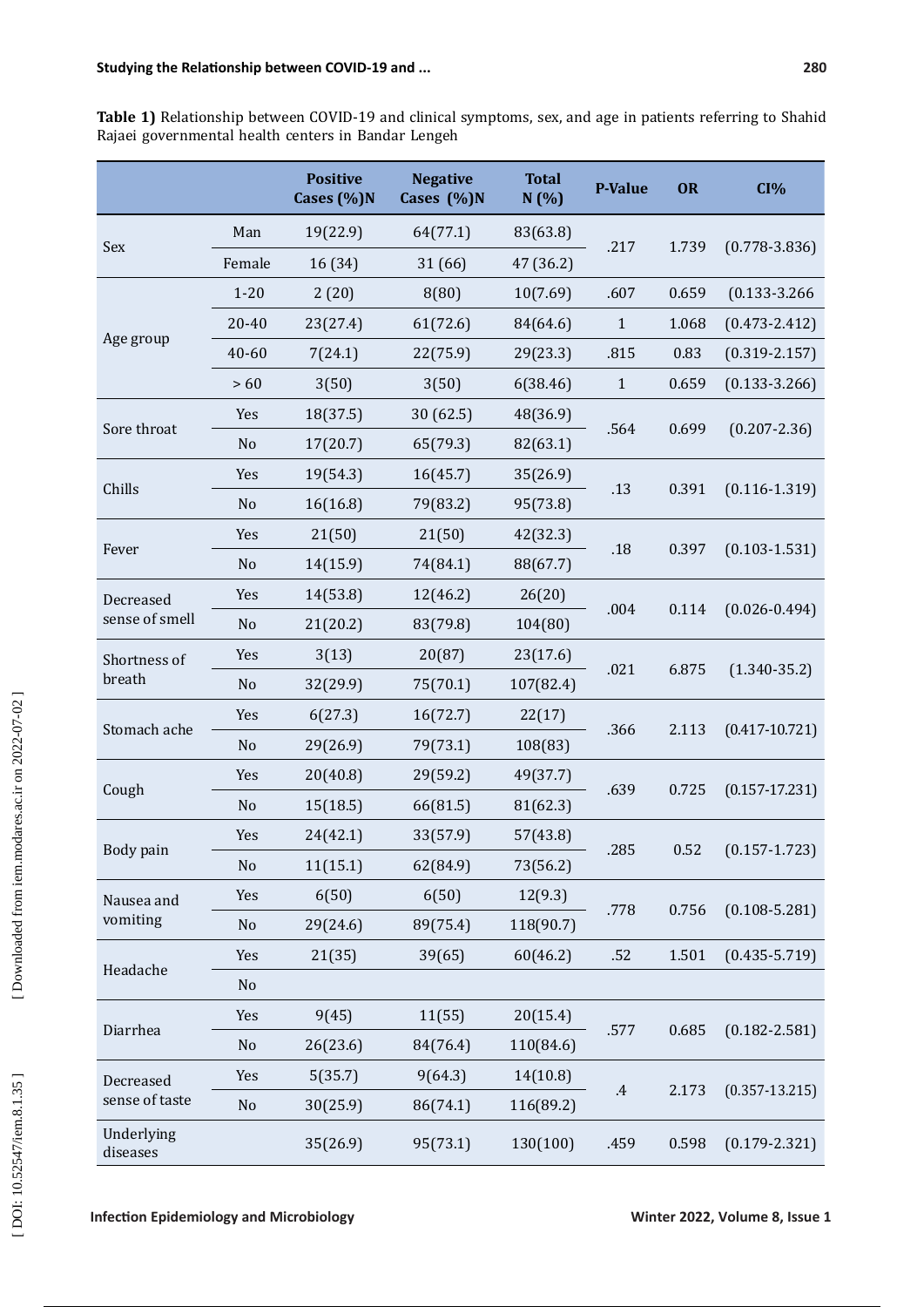| <b>Test</b>     | <b>Reference Value</b>                          | <b>Mean of Positive Cases</b><br>$(\pm SD)(\%)$ | <b>Mean of Negative</b><br>Cases $(\pm SD)(\%)$ | <b>P-Value</b> |
|-----------------|-------------------------------------------------|-------------------------------------------------|-------------------------------------------------|----------------|
| <b>WBC</b>      | 4000-10000 /UI                                  | $4.73 \pm 1.26$                                 | $6.7 + 8.26$                                    | .164           |
| Lymphocyte      | $\%$                                            | $44.79 \pm 12.23$                               | $45.38 \pm 13.26$                               | .817           |
| Mixed           | $\%$                                            | $5.59 \pm 2.53$                                 | $4.91 + 2.11$                                   | .15            |
| R <sub>BC</sub> | M:4.5-6.3 Miluon/UI<br>F: 4.2-5.4 Miluon/UI     | $5.11 \pm 0.655$                                | $4.94 \pm 0.752$                                | .208           |
| H <sub>b</sub>  | M:14-18 Miluon/UI<br>F: 12-16 Miluon/UI         | 12.91±1.57                                      | $13.37 \pm 2.34$                                | .286           |
| Hct             | M:40.0-50.0 Miluon/UI<br>F: 36.0-46.0 Miluon/UI | $42.2 \pm 4.52$                                 | $43.1 \pm 5.58$                                 | .39            |
| <b>MCV</b>      | 80.0-100.0 FL                                   | 83.59±7.98                                      | 88.00±9.56                                      | .016           |
| <b>MCH</b>      | 27.0-32.0 Pg                                    | $27.3 \pm 10.08$                                | $27.9 \pm 6.77$                                 | .712           |
| <b>MCHC</b>     | 33.0-38.0%                                      | $30.58 \pm 1.02$                                | $31.17 \pm 1.28$                                | .817           |
| PLt             | 150-400 1000/Unit                               | 224.14±69.39                                    | $244.51 \pm 74.92$                              | .163           |
| <b>ESR</b>      | Male $<$ 15 mm/hr<br>Female <20 mm/hr           | $15.50 \pm 10.04$                               | $11.21 \pm 9.68$                                | .028           |

**Table 2)** Relationship between COVID-19 and hematological tests results in patients referring to Shahid Rajaei governmental health centers in Bandar Lengeh

According to the CT test results, 44.4% of COVID-19 patients had lung problems.

## **Discussion**

In this study, biochemical, hematological, and clinical signs and symptoms as well as demographic characteristics were investigated in COVID-19 patients referring toShahid Rajaei governmental health centers in Bandar Lengeh, Hormozgan province, southern Iran. Based on the PCR test results, 26.92% of participants were diagnosed with COVID-19. Different provinces of Iran with different strengths and weaknesses have been affected by SARS-CoV-2  $^{[24]}$ . In this study ,although %91.4 of COVID-19 patients always wore masks ,their occupation played an important role in their disease; SARS-CoV-2 infection was more prevalent among clerks than in other occupational groups. It should be noted that Iran has been more successful in controlling and preventing

the death of patients than some developed countries, despite facing many problems in controlling the pandemic  $[24]$ . One of the most effective measures taken in Iran at the beginning of COVID-19 pandemic was to encourage people to stay at home  $[24]$ ; but staying at home was not possible for some people such as clerks. On the other hand, in this study, 27% of infected individuals had a history of recent travels to provinces affected by SARS-CoV-2, while one of the ways to control COVID-19 disease in Iran was to impose restrictions on unnecessary travels by the government  $[24]$ .

In this study, there was no significant association between underlying diseases and COVID-19, while people with underlying diseases, such as diabetes, cardiovascular disease, cancer, and chronic respiratory disease, as well as the elderly are at higher risk of developing severe illnesses [19]. In the current study, the most common symptoms in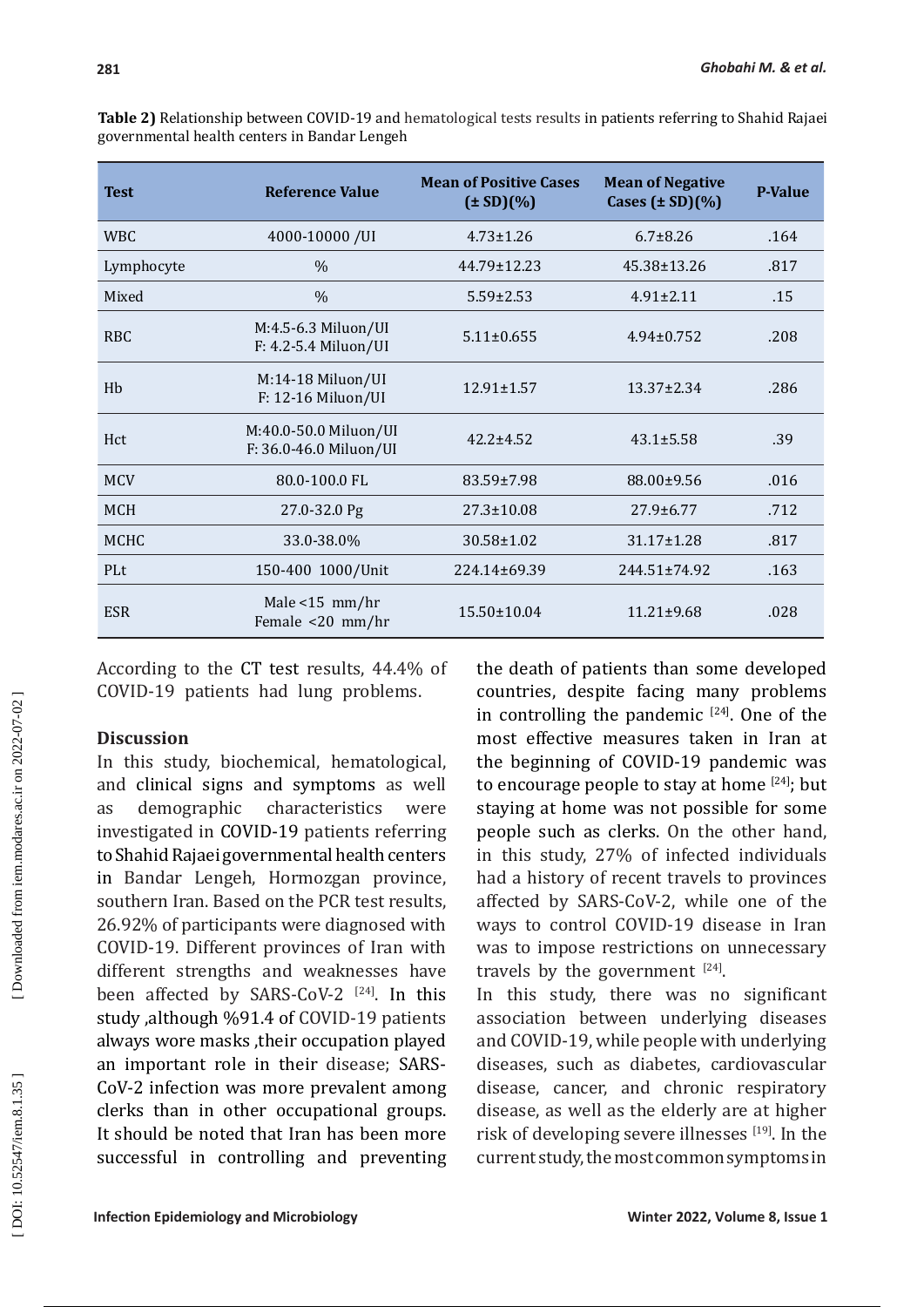| <b>Test</b>         | <b>Reference Value</b>                                                                                    | <b>Mean of Positive</b><br>Cases $(\%)$ ( $\pm$ SD) | <b>Mean of</b><br><b>Negative Cases</b><br>$(\pm SD)(\%)$ | <b>P-Value</b> |
|---------------------|-----------------------------------------------------------------------------------------------------------|-----------------------------------------------------|-----------------------------------------------------------|----------------|
| SGOT                | $0.0 - 42.0$ IU/L                                                                                         | $28.57 \pm 11.35$                                   | $26.64 \pm 11.95$                                         | .41            |
| <b>SGPT</b>         | $0.0 - 40.0$ IU/L                                                                                         | 33.74±23.19                                         | $27.65 \pm 22.23$                                         | .177           |
| <b>ALK</b>          | $Y/0$ <15: 180.0-1200.0 IU/L<br>F>15 Y/0: 64.0-306.0 IU/L<br>M>15 Y/0: 80.0-306.0 IU/L                    | 194.28±128.37                                       | 206.77±71.62                                              | .485           |
| <b>LDH</b>          | 100.0-500.0 UNITS/L                                                                                       | 361.88±84.49                                        | 328.83±63.64                                              | .018           |
| Zn                  | M: 72.6-127 Ug/dL<br>$F: 70.0 - 114$ Ug/dL                                                                | 86.10±18.32                                         | 86.00±13.80                                               | .972           |
| Vit D <sub>3</sub>  | Deficient<10 ng/mL<br>Insufficient= $10-30$ ng/mL<br>Sufficient= $30-100$ ng/mL<br>INTOXICATION>100 ng/mL | $20.23 \pm 7.22$                                    | $19.33 \pm 7.15$                                          | .522           |
| Vit B <sub>12</sub> | Newborn: 160.0-1300.0 pg/mL<br>Adult: 200.0-835.0 pg/mL<br>Adult>60Y: 110.0-800.0 pg/mL                   | 328.28±124.56                                       | 327.61±225.41                                             | .987           |

**Table 3)** Relationship between COVID-19 and biochemical tests results in patients referring to Shahid Rajaei governmental health centers in Bandar Lengeh

patients were sore throat, fever, cough, body pain, and headache, respectively. According to the WHO, COVID-19 patients may have different symptoms ranging from a mild respiratory disease (respiratory disorders, fever, cough, breath shortness, and difficulty in breathing) to severe illnesses (pneumonia, acute respiratory distress syndrome, renal failure, and death)  $[25]$ .

This research showed that COVID-19 disease was more prevalent among patients with blood group A than in people with other blood groups. Boudin L et al. (2020) showed that blood group A was related to an increased risk of developing SARS-CoV-2 infection, while blood group O was related to a reduced risk of SARS-CoV-2 infection [26]. In this study, an increase in ESR and LDH levels and a decrease in WBC, lymphocyte, and platelet counts were observed in COVID patients compared to other participants. In line with this study results, Han et al. (2020) found that LDH level could be considered as a potent predictor for early diagnosis of lung lesions and severe cases of COVID-19 infection [27] . While in the present study, no correlation was observed between COVID-19 and the mean levels of vitamin D, zinc, B12, and liver enzymes (SGOT, SGPT, and ALK), Ilie et al. (2020) found a negative association between the mean level of vitamin D and the number of COVID-19 patients in each country [28]. Tan et al. (2020) reported that the levels of vitamin D, magnesium, and vitamin B12 were significantly correlated with the improvement or deterioration of clinical conditions in older COVID-19 patients requiring oxygen support and intensive care [29]. Based on some reviewed articles, methylcobalamin (vitamin B12) appears to be able to attenuate COVID-19 symptoms <sup>[30]</sup>. In this study, the CRP test was positive for 31 out of 35 COVID-19 patients. Chen et al. (2020) reported that in the early stages of COVID-19 disease, the level of CRP could reflect the extent of lung injury and the disease severity [31].

By applying CT method, it was found that less than half of the patients under study had pulmonary COVID-19. Zhao et al. (2020)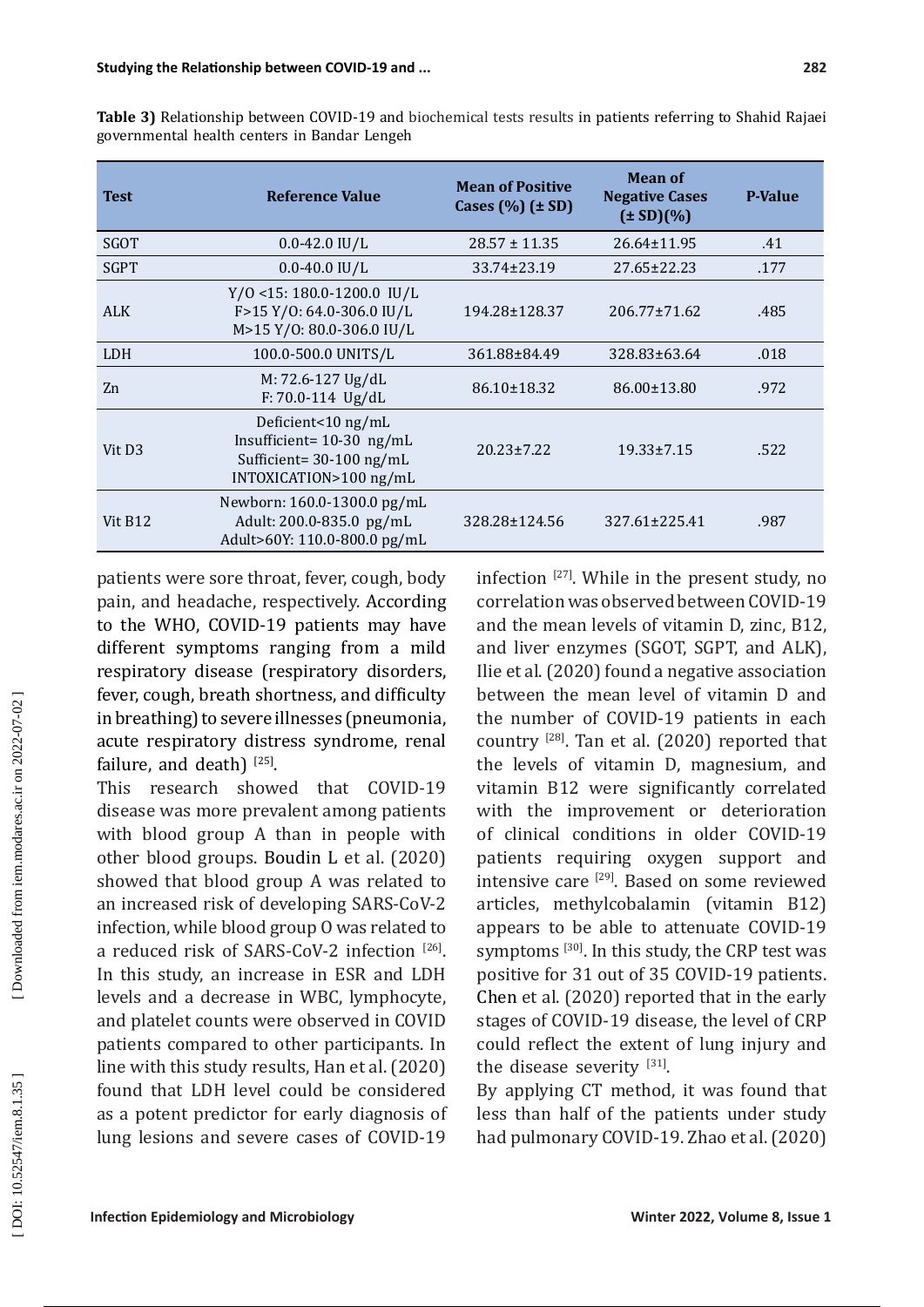also reported that it is possible to predict whether a person is infected with SARS-CoV-2 or not by strengthening research, developing/applying deep learning methods, and analyzing  $CTs$   $^{[23]}$ .

## **Conclusion**

By examining the data of patients with suspected SARS-CoV-2 infection in Bandar Lengeh, it was found that the type of occupation (even with observing personal protection) was associated with COVID-19 disease. Factors such as the type of occupation, blood group, and history of trip in recent weeks to other provinces were identifies as factors affecting the incidence of COVID-19 disease in this area. It is worth noting that increased CRP, ESR, and LDH levels and decreased WBC, lymphocyte, and platelet counts in COVID-19 patients along with PCR test results could be used to diagnose this disease.

Therefore, it is suggest that in future studies, the factors affecting the incidence of COVID-19 disease in other provinces of Iran be studied with a wider and higher statistical population.

## **Acknowledgements**

We would like to thank the Ethics and Research Committees of Hormozgan University for supporting and funding this study. The authors would like to thank all people who contributed to this work.

**Ethical Permissions:** The study was reviewed and approved by Hormozgan University of Medical, Sciences Bandar Abbas, Iran (Code: 990067) before the study began.

**Conflicts of interest:** There are no conflicts of interest.

**Authors Contribution:** Conceptualization: All authors ; data curation: All authors; formal analysis: All authors; funding acquisition: All authors; Investigation: All authors; methodology: All authors; projectadministration: ZF; resources: All authors; software: All authors; supervision: writing of the original draft: All authors; writing-review and editing: All authors.

**Fundings:** This study was supported by Hormozgan University of Medical, Sciences Bandar Abbas, Iran.

**Consent to participate**: Written informed consents were obtained from all participants.

## **Reference**

- 1. Su S, Wong G, Shi W, Liu J, Lai AC, Zhou J, et al. Epidemiology, genetic recombination, and pathogenesis of coronaviruses. Trends Microbiol. 2016; 24(6):490-502.
- 2. Cavanagh D. Coronavirus avian infectious bronchitis virus. Vet Res. 2007; 38(2):281-97.
- 3. Ismail MM, Tang Y, Saif YM. Pathogenicity of turkey coronavirus in turkeys and chickens. Avian Dis. 2003; 47(3):515-22.
- 4. Hasöksüz M, Kiliç S, Saraç F. Coronaviruses and sars-cov-2. Turkish journal of medical sciences. 2020; 50(SI-1):549-56.
- 5. Cui J, Li F, Shi ZL. Origin and evolution of pathogenic coronaviruses. Nat Rev Microbiol. 2019;17(3):181-92.
- 6. Zhong NS, Zheng BJ, Li YM, Poon LL, Xie ZH, Chan KH, et al. Epidemiology and cause of severe acute respiratory syndrome (SARS) in Guangdong, People's Republic of China, in February, 2003. Lancet. 2003;362(9393):1353-8.
- 7. Ksiazek TG, Erdman D, Goldsmith CS, Zaki SR, Peret T, Emery S, et al. A novel coronavirus associated with severe acute respiratory syndrome. N Engl J Med. 2003;348(20):1953-66.
- 8. Drosten C, Günther S, Preiser W, an Der Werf S, Brodt HR, Becker S, et al. Identification of a novel coronavirus in patients with severe acute respiratory syndrome. N Engl J Med. 2003;348(20):1967-76.
- 9. Zaki AM, van Boheemen S, Bestebroer TM, Osterhaus AD, Fouchier RA. Isolation of a novel coronavirus from a man with pneumonia in Saudi Arabia. N Engl J Med. 2012;367(19):1814-20.
- 10. Wong G, Liu W, Liu Y, Zhou B, Bi Y, Gao GF. MERS, SARS, and Ebola: The role of super-spreaders in infectious disease. Cell Host Microbe. 2015;18(4):398-401.
- 11. Wuhan Municipal Health Commission. Report of clustering pneumonia of unknown etiology in Wuhan City. Wuhan Municipal Health Commission, 2019.
- 12. World Health Organization. Coronavirus. World